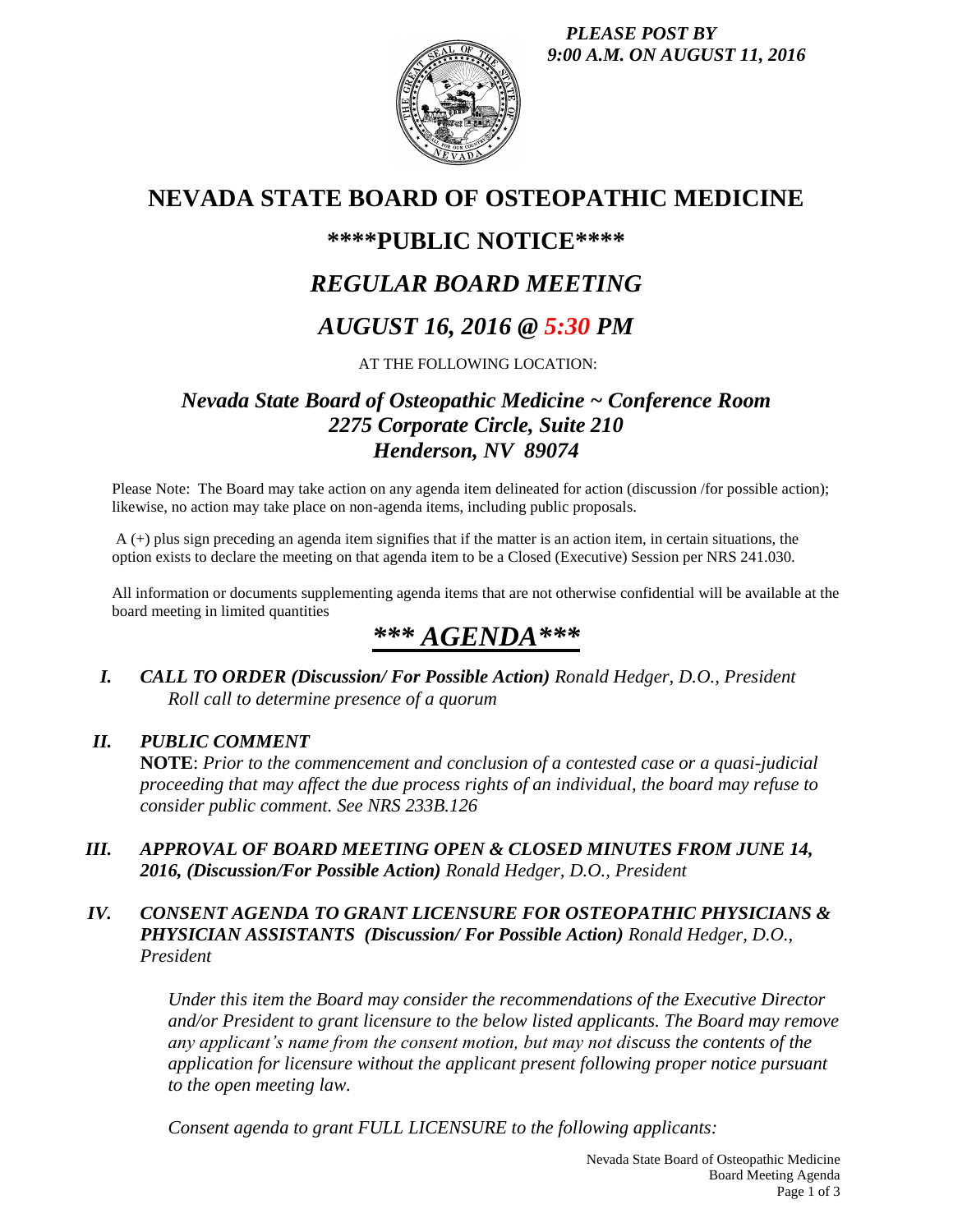*Osteopathic Physician Name Specialty Ruth Chan, D.O. Internal Medicine Jason Compton, D.O. General Surgery Arjuna Cuddeback, D.O. Orthopedic Surgery Gregory Ferenz, D.O. Neurophysiology Gerard Garwood, D.O. Internal Medicine Mason Gasper, D.O. Psychiatry & Neurology Angie Huxley, D.O. Internal Medicine Daniel Itano, D.O. Family Medicine Andy Jou, D.O. Emergency Medicine Lindy Lay, D.O. Psychiatry Kevin Mailland, D.O. Family Medicine Micah Pullins, D.O. Orthopedic Surgery Steven Robles, D.O. Emergency Medicine Hannah Russell, D.O. Diagnostic Radiology Julie Schrader, D.O. Forensic Pathology Sean Stevens, D.O. Emergency Medicine Ryan Townsend, D.O. Internal Medicine Joseph Ugorji, D.O. Diagnostic Radiology Heather Werth, D.O. Anesthesiology Samuel Wright, D.O. Emergency Medicine*

*Special Licenses NRS.633.411: Chelsea Presbrey, D.O. Kingman/Sunrise*

*Special Licenses NRS 633.401(1)(c): Terry Fotre, D.O. Emergency Medicine*

- *V. +FULL LICENSURE FOR PHYSICIAN ASSISTANT MAANGELICA GOODSTEIN, P.A.-C., (personal appearance), (Discussion/For Possible Action/Board may go into closed*  **session** *pursuant to NRS 241.030 to move to a closed session because the discussion will have to do with this applicant's character, alleged misconduct, professional competence, or similar items). Ronald Hedger, D.O., President*
- *VI. + CONSIDERATION/APPROVAL OF SETTLEMENT AGREEMENT AND ORDER REGARDING ROBERT TOLEDO, D.O., IBM NICOLE CAVENAGH, Ph.D., (Discussion/For Possible Action/Board may go into closed* **session** *pursuant to NRS 241.030 to move to a closed session because the discussion will have to do with this applicant's character, alleged misconduct, professional competence, or similar items). Ronald Hedger, D.O., President*
- *VII. CONSIDERATION/ APPROVAL OF ORDER FOR MODIFICATION OF PAYMENT PLAN Re: JACQUELINE LEVENTHAL, D.O., IBM SAMIR PANCHOLI, D.O., (Discussion/For Possible Action) Ronald Hedger, D.O., President*
- *VIII. CONSIDERATION/ACTION TO GRANT THE ISSUANCE OF COST OF LIVING INCREASE TO STAFF EFFECTIVE JULY 1, 2016, (Discussion/For Possible Action) Ronald Hedger, D.O., President*

### *IX. EXECUTIVE DIRECTOR'S REPORT*

- *a. Compilation Statement –Financial-Budget-Bank CDs*
- *b. Licensing- CME Changes*
- *c. Interstate Medical Licensure Compact Update*